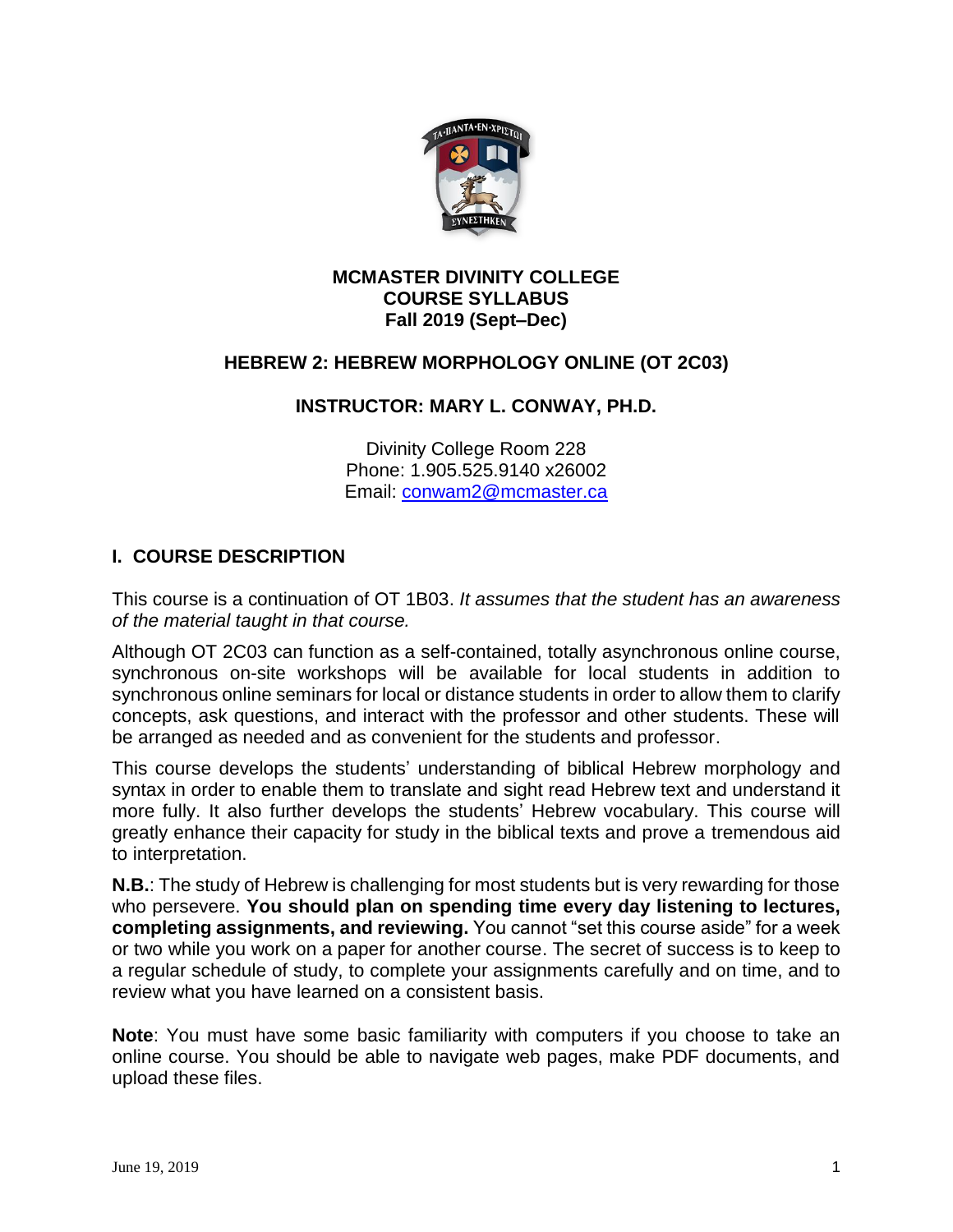## **II. LEARNING OUTCOMES**



# a. Knowing

- To understand and recognize the forms (morphology) of Hebrew words as they are used in various ways in sentences
- To deepen understanding of Hebrew syntax/grammar
- To continue to build a solid basic vocabulary of Classical Hebrew words
- b. Being
	- To embrace the value of understanding the original language in exegeting the biblical text
	- To enrich one's understanding of another culture through knowledge of that culture's language
	- To deepen one's relationship with God through interacting with Scripture.
- c.  $\bullet$  Doing
	- To engage with the Scriptures in their original language and context
	- To be able to translate most Hebrew passages into English in a way that reflects their original meaning
	- To develop the ability to read directly from the Hebrew Scriptures
	- To develop skills in using grammars and dictionaries when translating and interpreting Hebrew texts

## **III. COURSE REQUIREMENTS**

## **A. REQUIRED TEXTS/MATERIALS<sup>1</sup>**

## **1. Textbook:<sup>2</sup>**

Pratico, Gary D., and Miles Van Pelt. *Basics of Biblical Hebrew Grammar*. 3rd ed. Grand Rapids: Zondervan, 2019. ISBN: 978-0310533498



l <sup>1</sup> Students who have taken OT 2B03 will already have the textbook and workbook.

<sup>2</sup> Note: An older edition of this series has just been replaced. Be sure to purchase the same 3rd edition for the textbook, workbook, videos, and the optional vocabulary cards so they correlate with each other.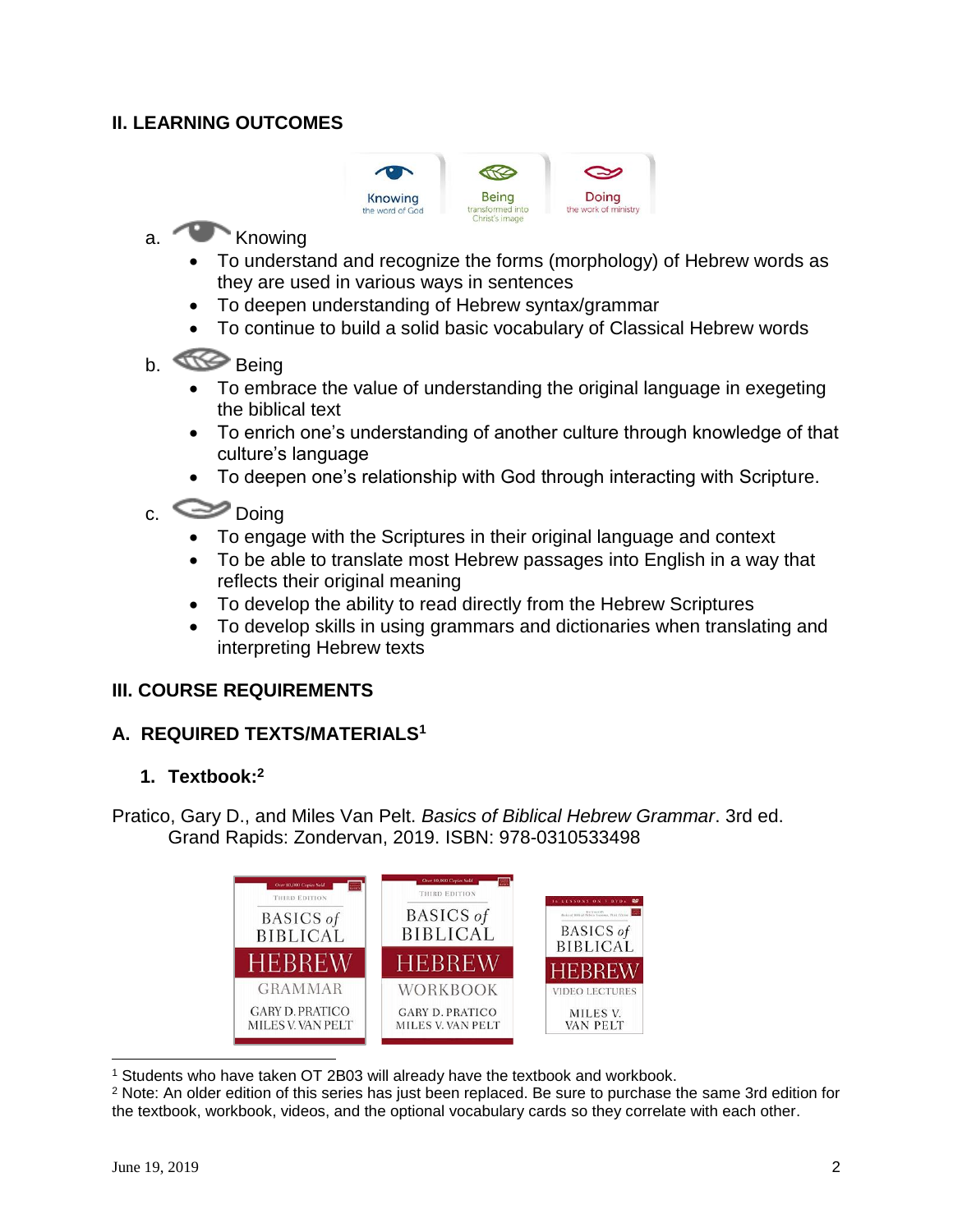## **2. Workbook**

Pratico, Gary D., and Miles Van Pelt. *Basics of Biblical Hebrew Workbook*. 3rd ed. Grand Rapids: Zondervan, 2019. ISBN: 978-0310533559

#### **3. Video Lectures**

Van Pelt, Miles. *Basics of Biblical Hebrew Video Lectures*. 3rd ed. Grand Rapids: Zondervan, 2019. ASIN: 0310538602

## **4. Lexicon:**

Clines, David J. A., David M. Stec, and Jacqueline C. R. De Roo. *The Concise Dictionary of Classical Hebrew*. Sheffield: Sheffield Phoenix, 2009. ISBN: 978-1906055790

This is the best and most up to date single volume print lexicon available for Hebrew.



## **Textbook Purchase**

All required textbooks for this class are available from the College's book service, READ ON Bookstore, Room 145, McMaster Divinity College. Texts may be purchased on the first day of class. For advance purchase, you may contact READ ON Bookstore, 5 International Blvd, Etobicoke, Ontario M9W 6H3: phone 416.620.2934; fax 416.622.2308; email [books@readon.ca.](mailto:books@readon.ca) Other book services may also carry the texts.

**Note:** The **video lectures** are not available in our bookstore. They may be purchased online:

- 1. from Amazon or Chapters-Indigo as a **set of discs** that covers both Hebrew 1 and 2,
- 2. from [https://www.christianbook.com/basics-of-biblical-hebrew-video](https://www.christianbook.com/basics-of-biblical-hebrew-video-lectures/9780310538608/pd/538600?event=ESRCG)[lectures/9780310538608/pd/538600?event=ESRCG](https://www.christianbook.com/basics-of-biblical-hebrew-video-lectures/9780310538608/pd/538600?event=ESRCG) (3rd ed) as a set of discs,
- 3. and as a **download** from <https://vimeo.com/ondemand/bbh> (3rd ed.). For the download options there is "instant delivery."

They may also be available from other sources.

# **B. COURSE WEBSITE**

A course website has been established on *Avenue to Learn,* also referred to as A2L, [\(http://Avenue.mcmaster.ca/\)](http://avenue.mcmaster.ca/) that contains learning resources and more detailed instructions. The link to this website will appear on A2L a few days before the course begins.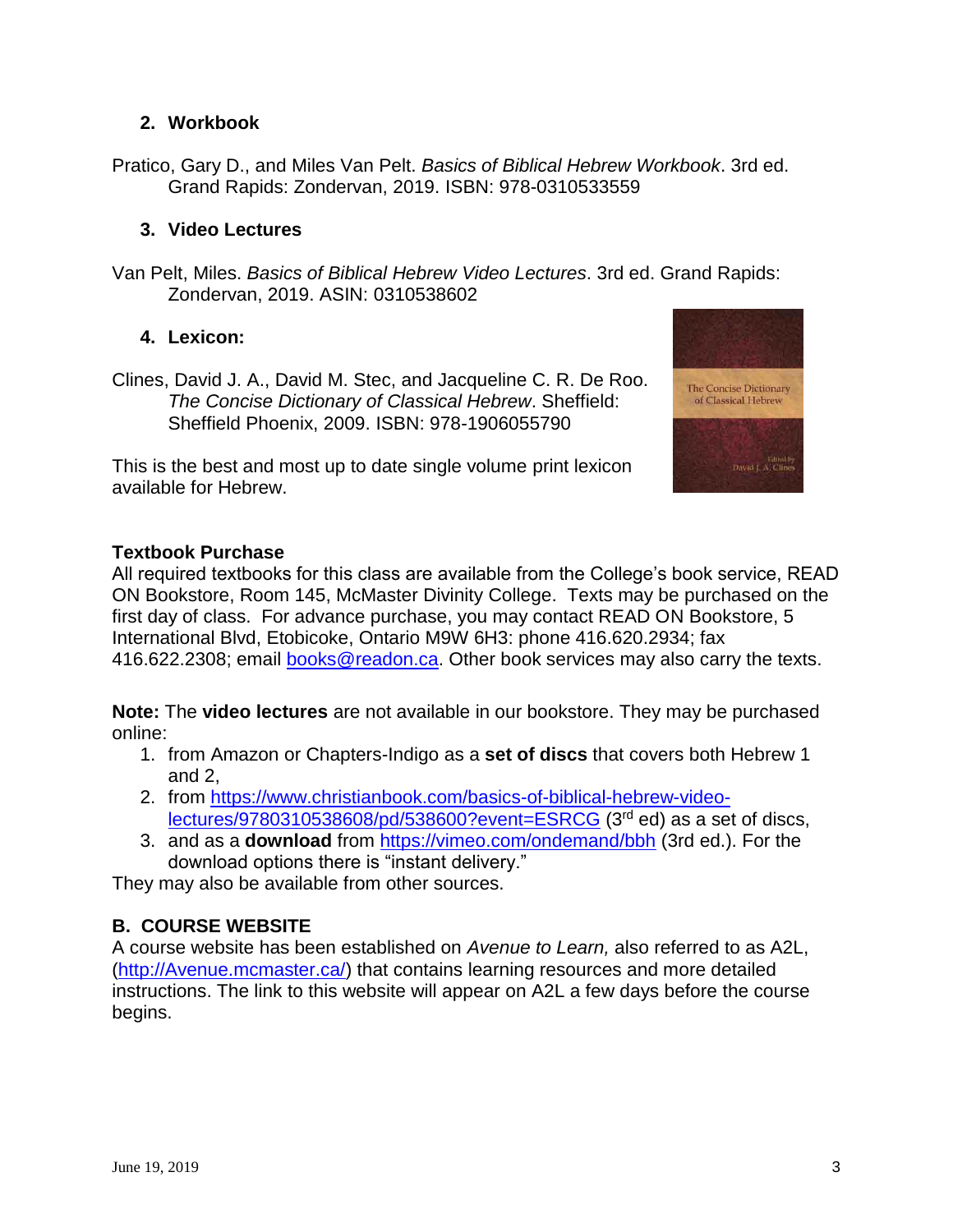## **C. RECOMMENDED RESOURCES**

At least one aid to learning vocabulary is strongly recommended. The following are keyed to the course text:



1. Old Testament Hebrew Vocabulary Cards. 3 rd ed. ISBN: 978-0310534181

2. Basics of Biblical Hebrew Vocabulary Audible Audiobook (3rd ed.) ASIN: B07LCSPFNT.

3. FlashWorks vocabulary learning computer program. This is a free download from [https://www.billmounce.com/flashworks.](https://www.billmounce.com/flashworks) It is designed for the 2<sup>nd</sup> edition but is adaptable and still useful.

4. The Memrise app, which is available for iPhone and Android. This app is free.

## **E. ASSIGNMENTS AND GRADING**

**Note:** It is extremely important that you do not become dependent on Bible software programs as a substitute for learning. These programs cannot be used on tests and exams. You are **strongly** advised not to use these programs until later in the learning process.

| <b>Vocabulary Quizzes</b> | 10%  |
|---------------------------|------|
| <b>Workbook Exercises</b> | 20%  |
| <b>Term Test 1</b>        | 15%  |
| <b>Term Test 2</b>        | 20%  |
| <b>Oral Reading</b>       | 5%   |
| <b>Final Exam</b>         | 30%  |
| <b>Total Grade</b>        | 100% |

## **Policy for Missed Quizzes, Tests, and Assignments:**

Further details for assignments are given on the *Avenue to Learn* website. There is flexibility in when students complete assignments and tests, but they must be completed by a deadline. It is essential in a language course that students do not fall behind if they are to be successful. Marks will be deducted for late assignments or delayed tests if there is no valid reason, such as major illness (a doctor's note may be required) or a major family crisis. The deduction will be 3% per day. If you have a valid reason to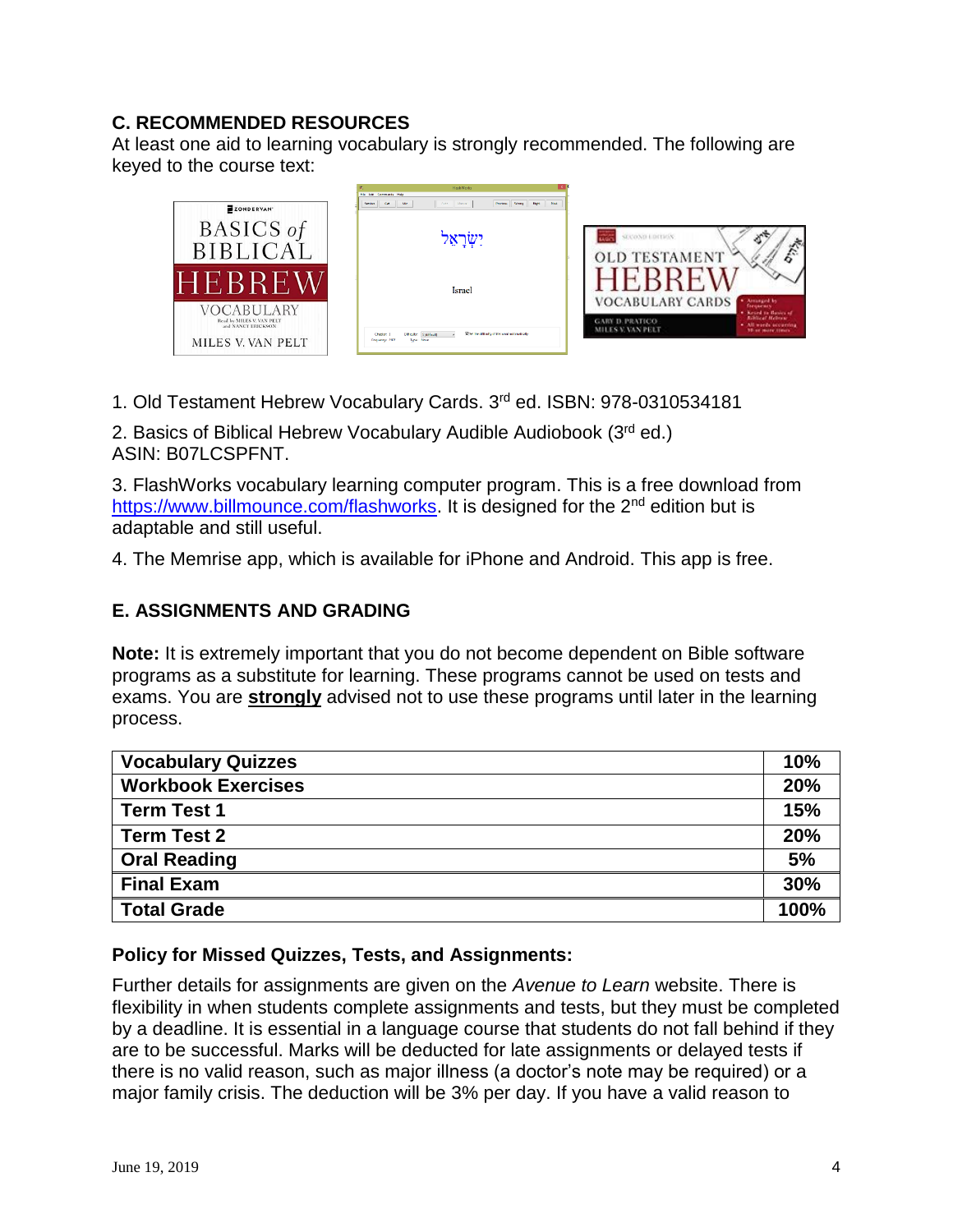request an extension, please email me at [conwam2@mcmaster.ca](mailto:conwam2@mcmaster.ca) *before* the due date. Please schedule your time carefully.

**1. Vocabulary Quizzes: 10%.** Students will complete brief online quizzes on the vocabulary included in each chapter.

**2. Workbook Exercises: 20%.** Each chapter in the textbook has a corresponding chapter in the workbook. Once a chapter has been covered by the video lecture and text, students must then complete the corresponding workbook pages. Students are required to complete a *minimum* of 1/2 (one half) of each exercise, that is, every third question (1, 3, 5 or a, c, e) in each exercise, and any extended translation passages. They must not do the simply the first third or the shortest/easiest third. Workbook exercises will be handed in for grading on a regular basis as indicated on the schedule below. This will be done as follows:

The pages will be scanned or clearly photographed and uploaded as *one* PDF file (one workbook page to electronic page, right side up) to the Assignment Box for that assignment. Answers must be legible. They will be returned to A2L within a week with comments. Every question will not be checked and corrected. Since you have an answer key and can consult the versions, you are expected to self-correct as part of the learning process. However, helpful feedback will be given.

**Important:** Students **must** show evidence in their workbooks of individual effort, such as parsing, highlighting, tentative translations, and corrections. Specific instructions and examples are given on the course website. You will be evaluated by the rubric on A2L; please check this before completing your workbook. **Do not** give in to the temptation to simply copy from an English translation; this is plagiarism. The only way to learn to read Hebrew is by doing the translations yourself. However, **after** you have completed your translation as well as you can, **be sure** to check your translation against a good, recent, fairly literal translation such as the NASB, NIV, or NRSV.

**3. Term Test 1: 15%.** This will cover all material up to chapter 23 and will include parsing and translations.

**4. Term Test 2: 20%.** This will cover all material up to chapter 28 and will include parsing and translations.

**5. Oral Reading: 5%.** Students will be tested on their oral reading of a passage from Jonah, available from [http://www.animatedhebrew.com/jonah/jonah\\_01.html.](http://www.animatedhebrew.com/jonah/jonah_01.html) Details will be provided on *Avenue to Learn*.

**6. Final Exam: 30%.** Review materials will be provided. The exam will cover all material up to Chapter 35 and will include vocabulary, parsing, and translations.

**Important:** Learning a language is a **cumulative process**. Students will be expected to know the material from Chapter 1 in the text up to the last chapter cited, including vocabulary, for all tests and exams.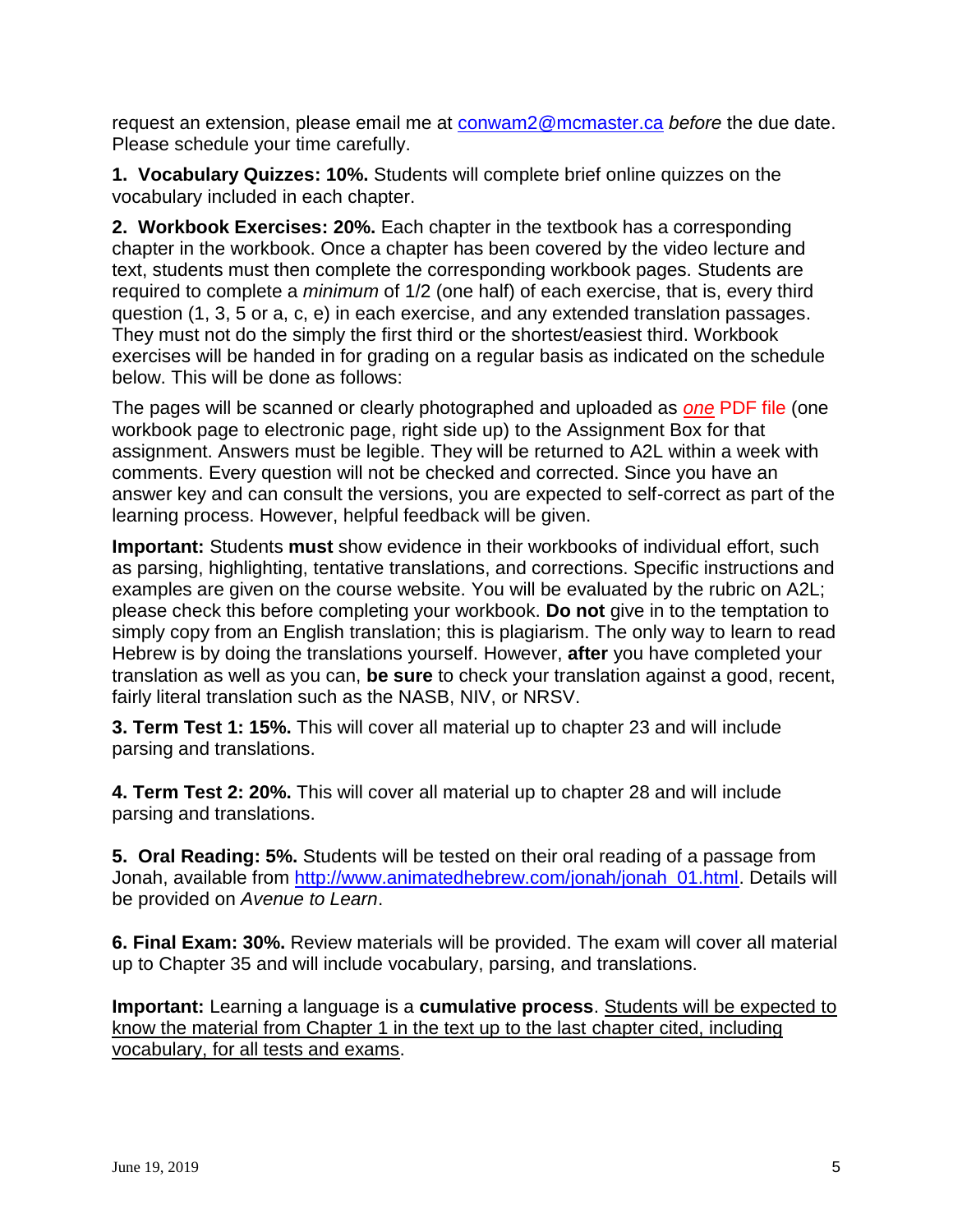**Note:** The tests and exam must be submitted by the due dates indicated below and must be completed within an allotted time. NOTE THAT ALL TERM TESTS AND THE EXAM, WHETHER DONE OFF SITE OR AT THE COLLEGE, MUST BE PROCTORED. This is not necessary for online vocabulary quizzes. Tests/exams may be completed in one of two ways:

(1) **At the College**: Students who live nearby may contact the instructor and arrange, at least a week before the exam, a mutually convenient time within the time frame to come in to the College to write the test/exam on paper. (2) **Off Site**: This method must be supervised by an approved proctor.

For (1) the professor or course GA will proctor. For (2), students must choose a responsible person, such as a pastor or teacher, to proctor the exam. This person must be approved by the instructor and the Registrar of McMaster Divinity College and the proctor must be contacted by the college before the text/exam is taken. Please allow adequate time for this to be arranged within the time frame; we must receive the proctor's name, position, and contact information (including email address) at least 10 days before the first test/exam is due to be written. Input this on A2L. The exam will be sent to this person, who will print the test/exam, be present with you when you write the test/exam to ensure that appropriate procedures are followed, and return the test/exam to us for grading. Be sure the proctor is willing to serve in this capacity, and has adequate technical knowledge to scan and email PDFs, before you send the information to us.

# **IV. CONTACT WITH THE INSTRUCTOR**

The instructor will be available via email, in person, by phone, or by Skype. Please do NOT use the built-in A2L email system, but the direct email address [conwam2@mcmaster.ca.](mailto:conwam2@mcmaster.ca) The student is encouraged to schedule conversations with the instructor during the semester and is responsible for initiating this interaction. Remember, there are no "dumb questions"; questioning is a good way to engage in the learning process.

On the discussion pages on A2L, the student will be able to interact with any other students who may be taking the course. No marks are assigned for participating in this discussion but the interaction may be helpful.

| <b>Wk</b>      | <b>Date</b>         | <b>Text</b>      | <b>Content</b>                                                    | <b>Wkbk/Tests</b>                                   | <b>Vocab Quizzes</b>                                               |
|----------------|---------------------|------------------|-------------------------------------------------------------------|-----------------------------------------------------|--------------------------------------------------------------------|
|                | Sept<br>$9 - 13$    | Ch. 17           | <b>Waw Consecutive</b>                                            |                                                     |                                                                    |
| 2              | Sept<br>$16 - 20$   | Ch. 18           | Qal Imperative                                                    |                                                     | <b>Vocabulary Quiz 1</b><br>(Ch. 1-18), due by<br>Friday, Sept 20. |
| $\mathbf{3}$   | Sept<br>$23 - 27$   | Ch. 19           | <b>Pronominal Suffixes on</b><br>Verbs                            |                                                     |                                                                    |
| $\overline{4}$ | Sep 30<br>$-$ Oct 4 | Ch. 20<br>Ch. 21 | <b>Qal Infinitive Construct</b><br><b>Qal Infinitive Absolute</b> | Workbook 1 Ch. 17-<br>20 due by<br>Wednesday, Oct 2 | <b>Vocabulary Quiz 2</b><br>(Ch. 1-20), due by<br>Friday, Oct 4.   |

## **V. COURSE SCHEDULE**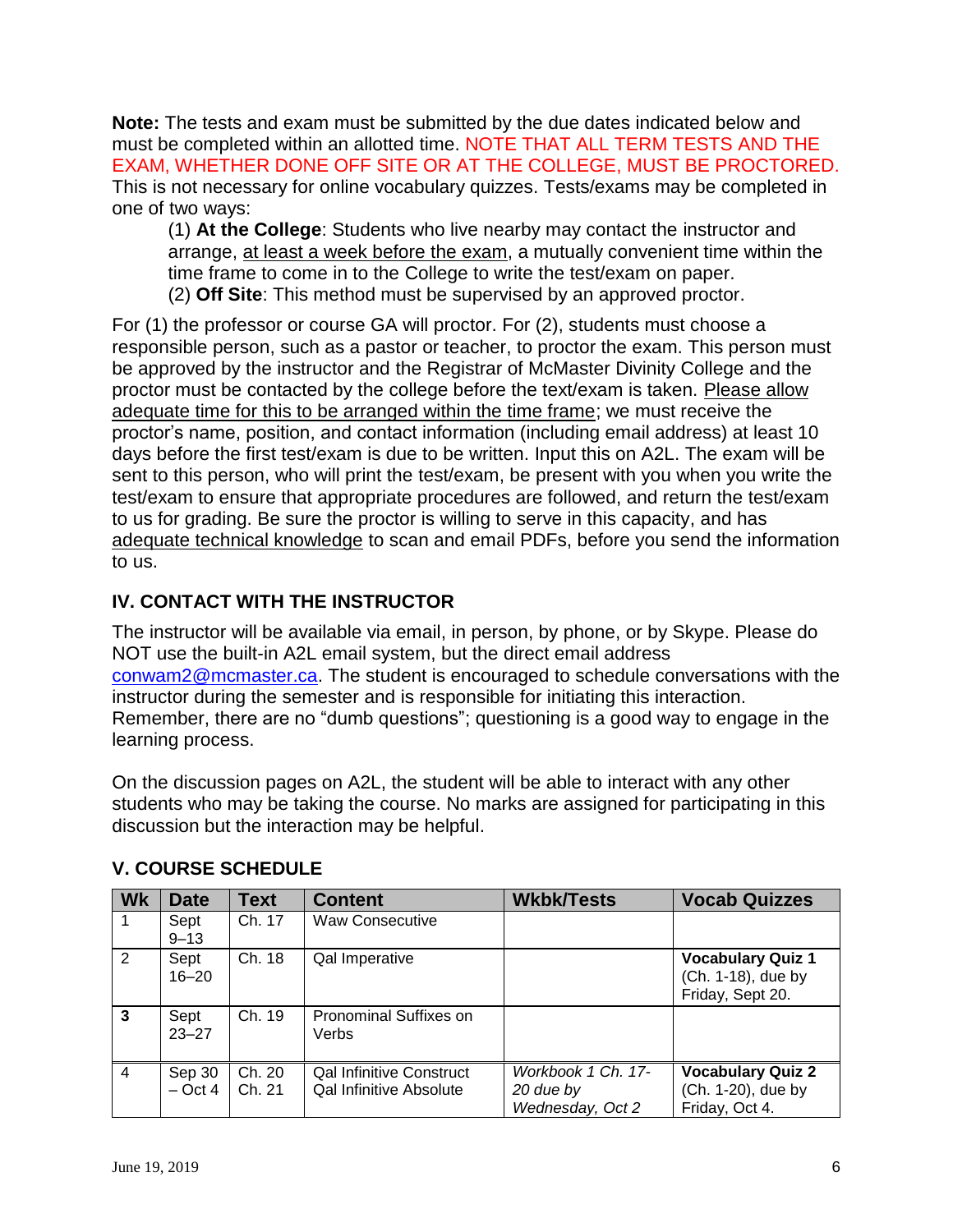| 5              | Oct 8-<br>12                    | Ch. 22<br>Ch. 23               | <b>Qal Participle</b><br>Syntax, Qal Cohortative,<br>and Jussive | Term Test 1 to Ch.<br>23 due by Monday,<br>Oct 14.       | <b>Vocabulary Quiz 3</b><br>(Ch. 1-23), Friday,<br>Oct 12. |
|----------------|---------------------------------|--------------------------------|------------------------------------------------------------------|----------------------------------------------------------|------------------------------------------------------------|
| 6              | Oct<br>$14 - 18$                |                                | Thanksgiving, Hybrid<br>Week                                     |                                                          |                                                            |
| $\overline{7}$ | Oct<br>$21 - 25$                | Ch. 24<br>Ch. 25               | Niphal Stem, Strong<br>Verbs<br>Niphal Stem, Weak Verbs          | Workbook 2 Ch. 20-<br>24 due by<br>Wednesday, Oct 23     | <b>Vocabulary Quiz 4</b><br>(Ch. 1-25), Friday,<br>Oct 25. |
| 8              | Oct 28<br>$-Nov1$               | Ch. 26<br>Ch. 27               | Piel Stem, Strong Verbs<br>Piel Stem, Weak Verbs                 |                                                          | <b>Vocabulary Quiz 5</b><br>(Ch. 1-27), Friday,<br>Nov 1.  |
| 9              | Nov $4-$<br>8                   | $\overline{Ch}$ . 28<br>Ch. 29 | Pual Stem, Strong Verbs<br>Pual Stem, Weak Verbs                 | Term Test 2 to Ch.<br>28 due by Friday,<br><b>Nov 8.</b> |                                                            |
| 10             | Nov<br>$11 - 15$                | Ch. 30<br>Ch. 31               | Hiphil Stem, Strong Verbs<br>Hiphil Stem, Weak Verbs             |                                                          | <b>Vocabulary Quiz 6</b><br>(Ch. 1-29), Friday,<br>Nov15.  |
| 11             | Nov<br>$18 - 22$                | Ch. 32<br>Ch. 33               | Hophal Stem, Strong<br>Verbs<br>Hophal Stem, Weak<br>Verbs       | Workbook 3 Ch. 25-<br>31 due by Monday,<br>Nov 18.       | <b>Vocabulary Quiz 7</b><br>(Ch. 1-32), Friday,<br>Nov 22. |
| 12             | <b>Nov</b><br>$25 - 29$         | Ch. 34<br>Ch. 35               | Hithpael Stem, Strong<br>Verbs<br>Hithpael Stem, Weak<br>Verbs   |                                                          | <b>Vocabulary Quiz 8</b><br>(Ch. 1-35), Friday,<br>Nov 29. |
| 13             | Dec 2-<br>6                     | Ch 36                          | Introduction to the Hebrew<br><b>Bible</b><br>Review             | Workbook 4 Ch. 32-<br>35 due by Friday,<br>Dec 6.        | Oral Reading Wednesday, Dec<br>$\boldsymbol{4}$            |
| 14             | Dec 9-<br>11<br>(Short<br>Week) | Exam<br>Week                   | Exam                                                             | Exam to Ch 35 due<br>Date Wednesday,<br>Dec 11.          | <b>Includes</b><br>Vocabulary to Ch. 1-<br>35.             |

## **VI. GENERAL GUIDELINES FOR THE SUBMISSION OF WRITTEN WORK**

#### **Style**

All stylistic considerations (including but not limited to questions of formatting, footnotes, and bibliographic references) must conform to the McMaster Divinity College Style Guidelines for Essays and Theses [http://mcmasterdivinity.ca/wp](http://mcmasterdivinity.ca/wp-content/uploads/2018/02/mdcstyleguide.pdf)[content/uploads/2018/02/mdcstyleguide.pdf.](http://mcmasterdivinity.ca/wp-content/uploads/2018/02/mdcstyleguide.pdf) Failure to observe appropriate form will result in grade reductions.

#### **Gender Inclusive Language**

McMaster Divinity College uses inclusive language for human beings in worship services, student written materials, and all its publications. It is expected that inclusive language will be used in chapel services and all MDC assignments. In reference to biblical texts, the integrity of the original expressions and the names of God should be respected, but you will need to use gender-inclusive language for humans, and you will